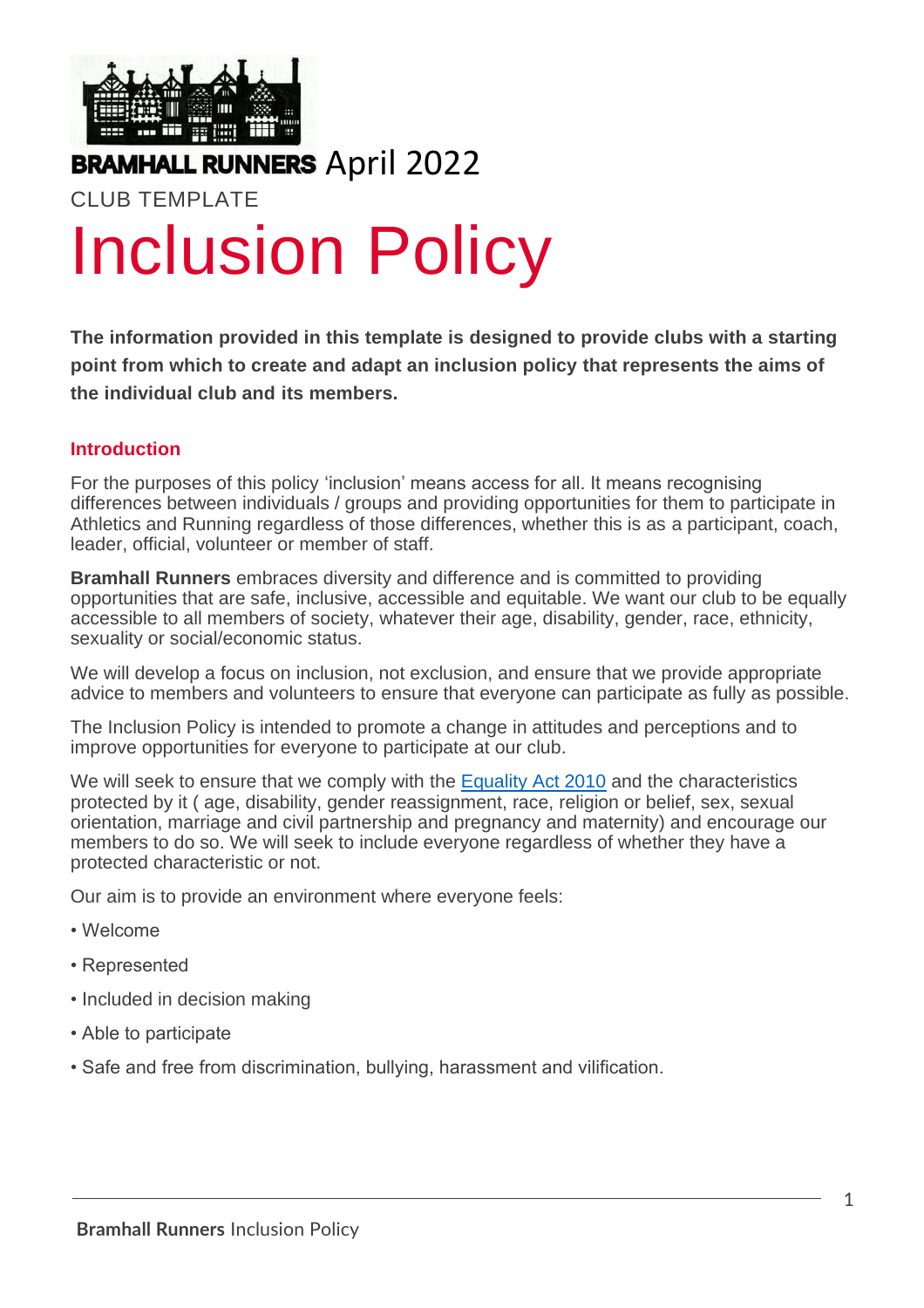

## **BRAMHALL RUNNERS** April 2022

#### **Aims**

The aims of the Inclusion Policy are:

- To promote the development of knowledge and understanding of disability, equity and inclusion amongst our participants, leaders/coaches, officials, volunteers and competition/event organisers by the provision of appropriate guidance and training. To guide and support the integration of inclusive practice into our core club/group programmes and activities.
- To contribute towards growing and sustaining numbers of people from under-represented groups participating within our club.
- To promote inclusion within Athletics and Running wherever possible and in accordance with the provisions of the Equality Act. The chairperson is typically the most senior official role in a club and fulfils a range of duties dealing with overall management of club affairs. The chairperson leads the club to achieve their vision, short term and long-term goals.
- To adopt inclusive practice within our competition and events.
- To promote close working partnerships with relevant groups and organisations to support the development of inclusive practice within our club.

#### **Commitment**

We will;

- Not tolerate discrimination, harassment, bullying or victimisation.
- Actively identify and reduce barriers to participation for under-represented groups.
- Consult with expert partners and other organisations to facilitate inclusive practices and remove barriers to participation.
- Ensure under-represented groups are given the opportunity to participate in all aspects of our club.
- Provide opportunities for all in coaching, officiating and leadership positions.

There are a number of measures that we will take to ensure that we are working under the guidance of the Policy and within the requirements of the [Equality Act \(2010\).](https://www.gov.uk/guidance/equality-act-2010-guidance)